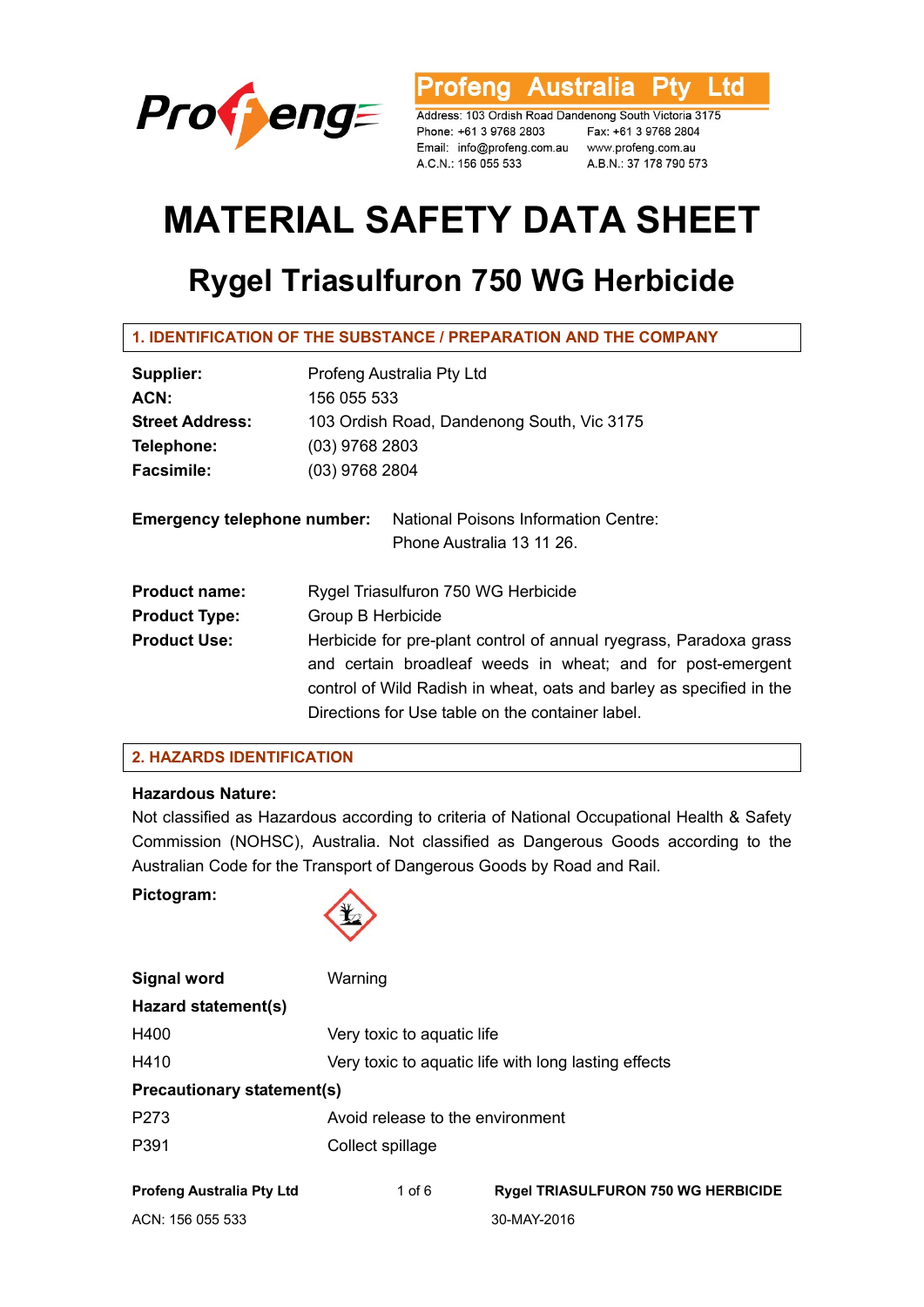

**Australia** L TO

Address: 103 Ordish Road Dandenong South Victoria 3175 Phone: +61 3 9768 2803 Email: info@profeng.com.au www.profeng.com.au A.C.N.: 156 055 533

Fax: +61 3 9768 2804 A.B.N.: 37 178 790 573

| P <sub>501</sub> |                                      |  | Dispose of contents/container in accordance with |  |  |  |
|------------------|--------------------------------------|--|--------------------------------------------------|--|--|--|
|                  | Incal/regional/national requisitions |  |                                                  |  |  |  |

cai/regionai/national regulations

| <b>3. COMPOSITION / INFORMATION ON INGREDIENTS</b> |               |         |
|----------------------------------------------------|---------------|---------|
| <b>Chemical Entity</b>                             | <b>CAS No</b> | Conc. % |
| Triasulfuron                                       | 82097-50-5    | 75      |
| Other Non-hazardous ingredients                    | secret        | to 100  |

# **4. FIRST AID MEASURES**

# **General information:**

If poisoning occurs, contact a Doctor or Poisons Information Centre. Phone 13 11 26 from anywhere in Australia.

**Swallowed**: If poisoning occurs contact a doctor or Poisons Information Centre.

**Eye:** Flush with large quantities of clean tap water for 15 minutes. Get to a doctor.

**Skin:** Remove contaminated clothing and wash affected areas thoroughly with soap and water.

**Inhalation:** Move person to fresh air and keep at rest until recovered.

# **ADVICE TO DOCTOR**

No specific antidote is available. If poisoning is suspected apply symptomatic therapy.

#### **5. FIRE-FIGHTING MEASURES**

This product is non-flammable and non-explosive. Extinguish warehouse and factory fires using fine water spray or foam. Do not allow fire-water to enter drains.

# **6. ACCIDENTAL RELEASE MEASURES**

#### **Accidental Release:**

In case of spillage it is important to take all steps necessary to:

• Avoid contamination of all areas where vegetation grows - this is an extremely potent selective herbicide, and contaminated areas may not support vegetation for many years.

- Avoid eye and skin contact.
- Avoid contamination of waterways.

# *Procedure for spill:*

(1) Keep all bystanders away.

(2) Wear full length clothing and PVC gloves.

(3) Sweep up dust thoroughly and shovel into an uncontaminated drum, adding any broken containers.

(4) If agricultural soil has been contaminated consider the option of removing and disposing of the contaminated soil to allow vegetation to grow and to stop further contamination.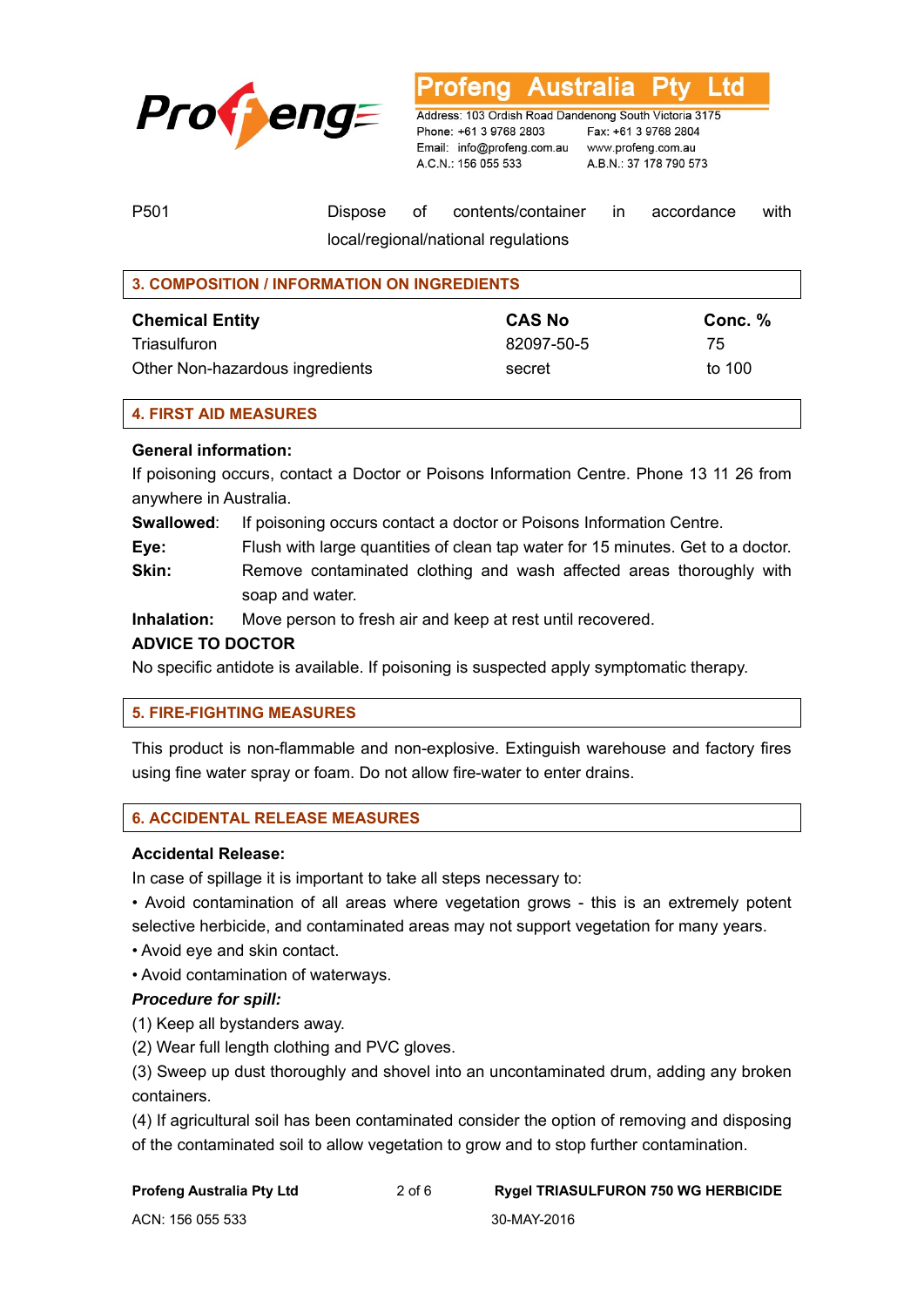

**Australia** L td

Address: 103 Ordish Road Dandenong South Victoria 3175 Phone: +61 3 9768 2803 Email: info@profeng.com.au www.profeng.com.au A.C.N.: 156 055 533

Fax: +61 3 9768 2804 A.B.N.: 37 178 790 573

(5) Dispose of by burying in an approved secure landfill site.

(6) Clean all contaminated equipment by rinsing in a dilute solution of 1 litre sodium hypochlorite (0.2%) solution, to 200 litres of water.

*Note: In the unlikely event of a major prepared spray spill, consider the possible long term consequences to the vegetation. If good agricultural land is likely to be affected it may be necessary to contain and absorb the spill with a soil or sand dam. Disposal of sand/soil dam and any contaminated soil should be carried out as above.* 

#### **7. HANDLING AND STORAGE**

**Handling:** Keep exposure to this product to a minimum, and minimise the quantities kept in work areas. Check Section 8 of this MSDS for details of personal protective measures, and make sure that these measures are followed.

**Storage:** Ensure that containers of this product are kept tightly closed. Keep containers of this product in a well ventilated area. Make sure that the product does not come into contact with substances listed under "Materials to avoid" in Section 10. Check packaging – there may be further storage instructions on the label.

#### **8. EXPOSURE CONTROLS/PERSONAL PROTECTION**

# **EXPOSURE STANDARDS**

No official exposure standards have been set for the ingredients of this product.

**Exposure Potential -** Swallowing is unlikely under normal conditions of usage. Significant skin uptake does not occur. Inhalation of spray mist is a possible route of exposure. This product is diluted with water prior to use as a spray. This diluted form is less toxic by all exposure routes.

**Re-entry Period -** Do not enter treated areas without protective clothing until spray has dried.

#### **ENGINEERING CONTROLS**

No special requirements. Product is used outdoors.

#### **PERSONAL PROTECTION**

Wash hands after use.

#### **FLAMMABILITY**

This product is NON-FLAMMABLE and non-combustible.

#### **9. PHYSICAL AND CHEMICAL PROPERTIES**

| Appearance:              | Grey to beige granules |
|--------------------------|------------------------|
| Odour:                   | Non-specific           |
| Vapour pressure:         | Not available          |
| <b>Specific gravity:</b> | Not available          |
| <b>Flashpoint:</b>       | Non-flashing           |

ACN: 156 055 533 30-MAY-2016

**Profeng Australia Pty Ltd** 3 of 6 **Rygel TRIASULFURON 750 WG HERBICIDE**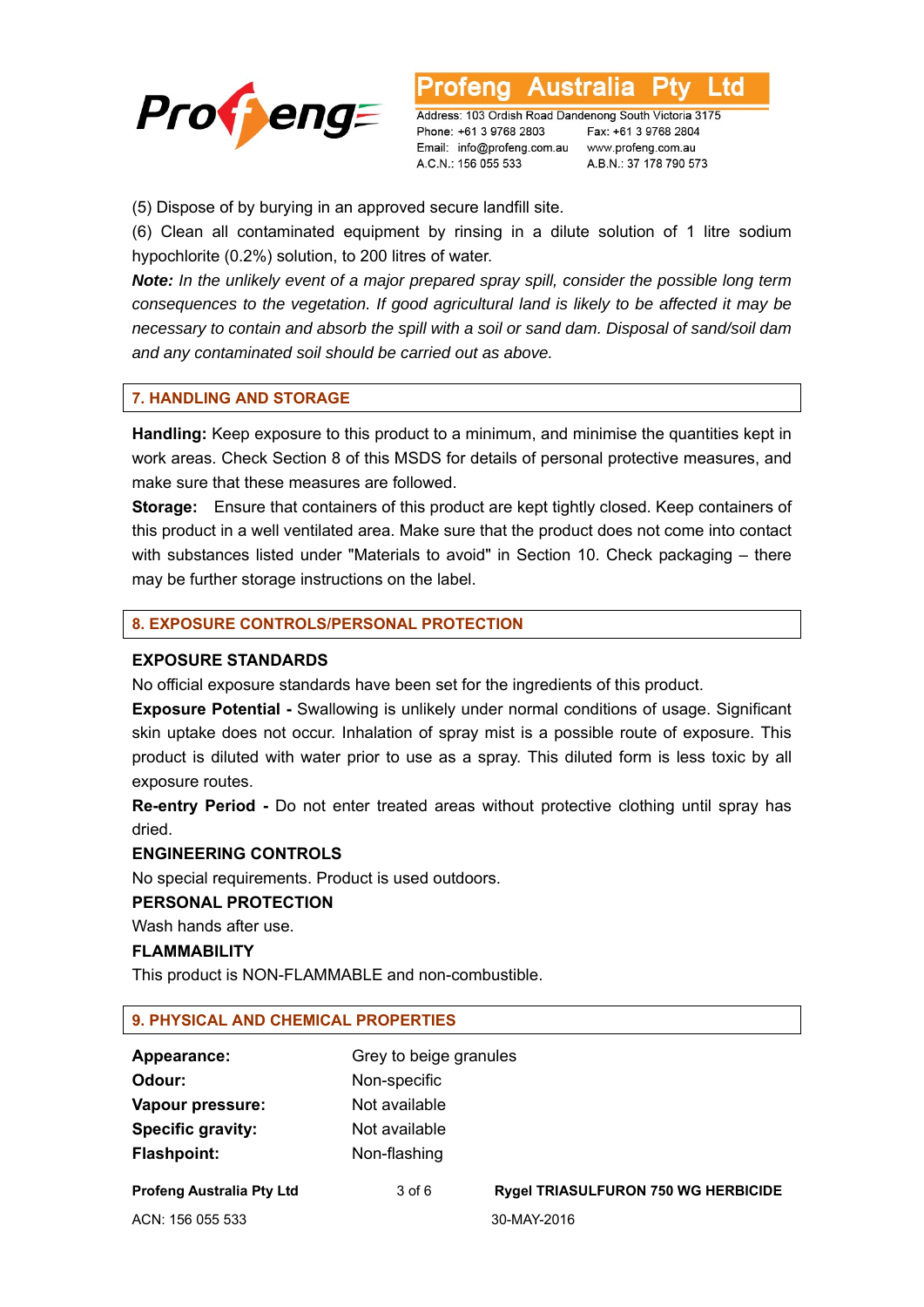

L TO

Address: 103 Ordish Road Dandenong South Victoria 3175 Phone: +61 3 9768 2803 Email: info@profeng.com.au www.profeng.com.au A.C.N.: 156 055 533

Fax: +61 3 9768 2804 A.B.N.: 37 178 790 573

| <b>Flammability:</b>         | Non-flammable           |
|------------------------------|-------------------------|
| <b>Behaviour in water:</b>   | Not volatile            |
| <b>Explosive properties:</b> | Non-explosive           |
| <b>Oxidising properties:</b> | Non-oxidising           |
| Ignition temperature:        | Not available           |
| Corrosiveness:               | Non-corrosive           |
| Combustibility:              | Non-combustible         |
| Volatility:                  | Non-volatile            |
| Bulk density:                | $0.5$ g/cm <sup>3</sup> |
| pH (1% aqueous):             | Not available           |
| Particle size:               | $0.2 - 1.6$ mm          |
|                              |                         |

#### **10. STABILITY AND REACTIVITY**

**Reactivity:** This product is unlikely to react or decompose under normal storage conditions. However, if you have any doubts, contact the supplier for advice on shelf life properties.

**Conditions to Avoid:** This product should be kept in a cool place, preferably below 30 °C. Containers should be kept dry.

**Incompatibilities**: Water, strong oxidising agents.

**Fire Decomposition:** Non flammable. If the product is involved in an intense strong fire, it would evolve oxides of carbon and sulphur, hydrogen chloride, possibly phosgene. Most will have a foul odour. Fight fire from upwind and wear SCBA in any confined spaces. Use fire fighting equipment suitable for burning material. Control fire water as the product is a powerful herbicide and run-off is hazardous to land and waterways

**Polymerisation:** This product is unlikely to undergo polymerisation processes.

# **11. TOXICOLOGICAL INFORMATION**

**ACUTE Toxicity -** This product is slightly hazardous (WHO Hazard Class III).

**Swallowed**: LOW TOXICITY Tests on rats indicate a low toxicity following single doses of the undiluted product. (LD50 >5000 mg/kg)

**Dermal absorption**: LOW TOXICITY. Tests on rats indicate a low toxicity due to skin contact with triasulfuron technical. (LD50 >2000 mg/kg)

**Inhalation**: LOW TOXICITY. Tests on rats indicate a low toxicity due to inhalation of triasulfuron technical. (LC50  $(4 h)$  >5185 mg/m<sup>3</sup>)

#### **Irritation**

Eye: NON - IRRITANT (based on studies with rabbits)

Skin: NON - IRRITANT (based on studies with rabbits)

#### **Sensitisation**

**Skin:** NOT A SENSITISER (based on studies with guinea pigs).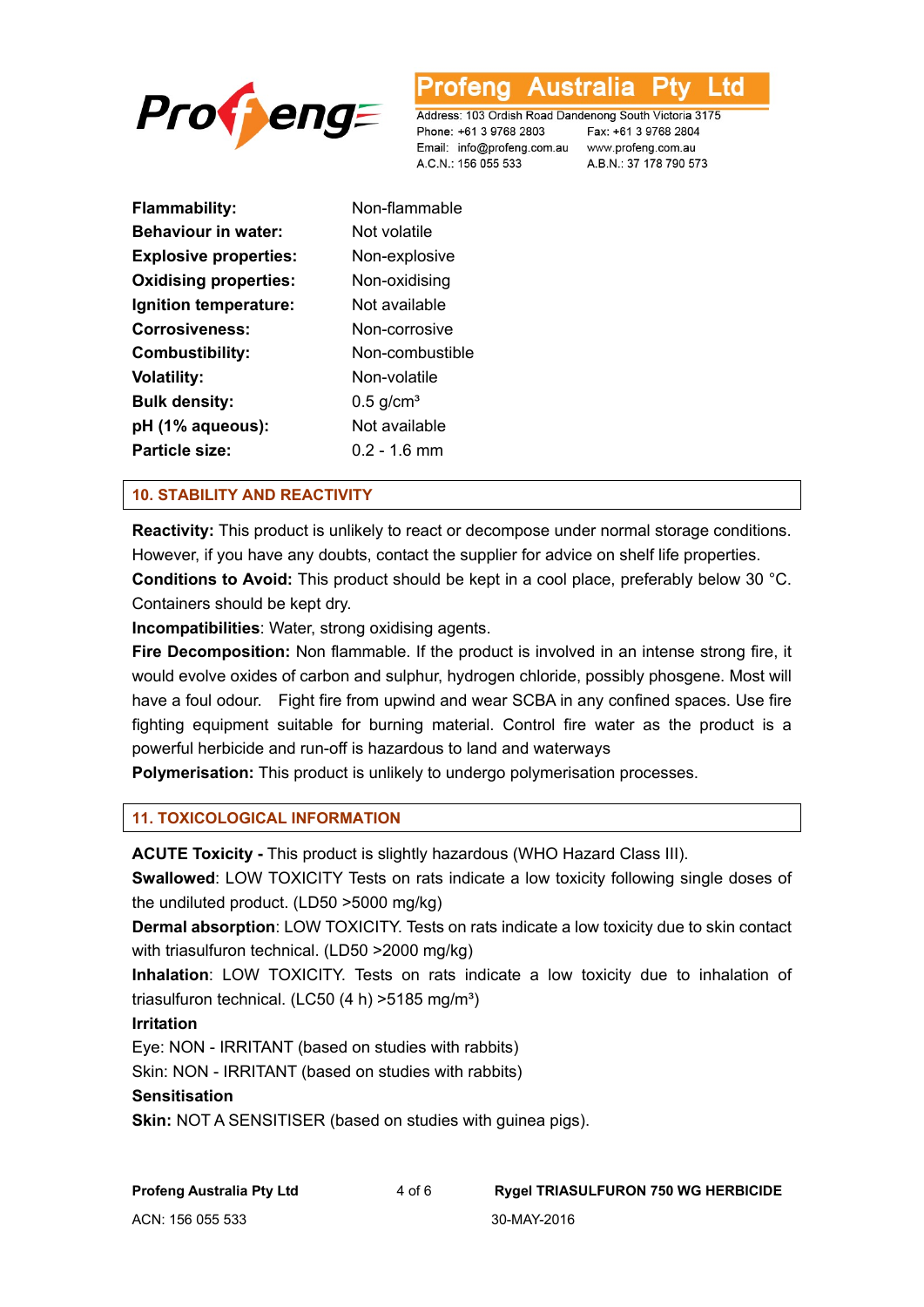

**Australia** L td rena

Address: 103 Ordish Road Dandenong South Victoria 3175 Phone: +61 3 9768 2803 Email: info@profeng.com.au www.profeng.com.au A.C.N.: 156 055 533

Fax: +61 3 9768 2804 A.B.N.: 37 178 790 573

# **Poisoning symptoms:**

No case of human poisoning due to this product is on record. The poisoning symptoms observed for laboratory mammals were non-specific.

# **CHRONIC Toxicity** (Active Ingredient)

Triasulfuron technical has been extensively tested on laboratory mammals and in test-tube systems. No evidence of mutagenic, carcinogenic, teratogenic or reproductive effects was obtained.

# **12. ECOLOGICAL INFORMATION**

Triasulfuron technical is practically non-toxic to birds, bees and fish.

This product is an extremely potent selective herbicide. Care should be taken to avoid all contact with non-target vegetation. Do not apply on or near shrubs, trees, lawns, or crops other than wheat. Do not drain or flush equipment near desirable trees or other plants, or in areas where soil seepage may occur. Do not allow spray to drift onto adjacent crops, fallow land or non-target desirable plants. All types of winter cereals (wheat, barley, oats, triticale and cereal rye) can be replanted the following season after use without restrictions. All other crops require a replanting interval. Refer to the product label booklet for full details of replanting intervals. Do not apply to irrigation drains or channels. Do not contaminate dams, streams, creeks, rivers or groundwater with the product, its diluted mixtures or application equipment.

# **13. DISPOSAL CONSIDERATIONS**

**Disposal:** Instructions concerning the disposal of this product and its containers are given on the product label. These should be carefully followed.

# **14. TRANSPORT INFORMATION**

Store in the tightly sealed, original containers in a dry, secure, well-ventilated place away from fertilisers, seed, feed and food. Store out of direct sunlight. Keep out of reach of children, unauthorised persons and animals.

**Transport Classification – Sea (IMDG): UN No.:** 3077 **Proper Shipping Name:** ENVIRONMENTALLY HAZARDOUS SUBSTANCE, **Class:** 9 SOLID, N.O.S. (CONTAINS TRIASULFURON) **Packing Group:** III **Additional Information:** Triasulfuron 75%

# **15. REGULATORY INFORMATION**

**AICS:** All of the significant ingredients in this formulation are compliant with NICNAS regulations. The following ingredient: Triasulfuron, is mentioned in the SUSMP.

**Profeng Australia Pty Ltd** 5 of 6 **Rygel TRIASULFURON 750 WG HERBICIDE**